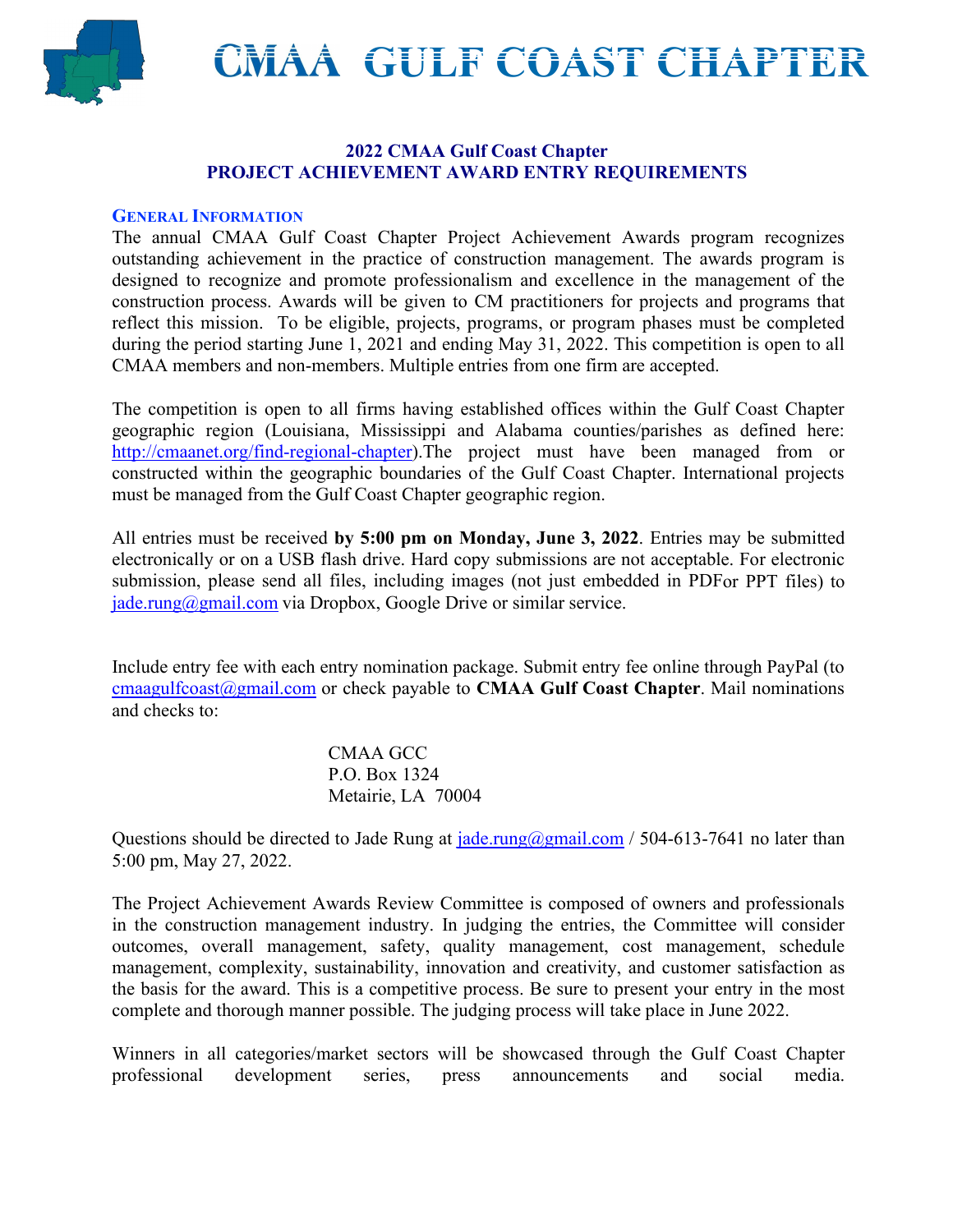# **GULF COAST CHAPTER**



#### **SUBMITTAL INSTRUCTIONS**

Please submit your .pdf file on USB drive or electronically to  $\text{ad}e.\text{rung}(\theta)$ gmail.com (via Dropbox, Google Drive or similar service) by **5:00pm, on Monday, June 3, 2022**. Project entries should be placed in the category with the best fit. Multiple entries from one firm are allowed. If a joint venture relationship, both firms must be documented in the submission. Entries may be submitted in more than one category and may be awarded in more than one category. **If a nomination is submitted in more than one category, separate entries must be made for each category**.

The entry fee is **\$395 for member firms** and **\$595 for non-member firms**, which must be paid before entries can be judged. All entries become the property of CMAA GCC. The information and images submitted may be used for promotional purposes by CMAA.

Each online entry will consist of two (2) parts:

- 1. The Entry Form along with the project description package must be submitted as a PDF document. The PDF must follow these guidelines:
	- All text and supporting materials must be included in a single PDF.
	- Supporting materials available as hard copies, such as newspaper clips, should be scanned and incorporated into the PDF.
	- Page size should be 8-1/2 x 11 inches, portrait orientation.
	- Minimum 12-point font size and one-inch margins
	- Single or double-spaced text
	- Follow tab organization as described below.
- 2. Digital images shall be submitted in JPEG or TIF format.

Make your narratives clear and concise, showing merits of your entry with respect to the criteria, particularly the construction manager's contributions to the success of the project. Complete all questions. Each criterion will be evaluated and missing information will have an adverse effect on your score. Indicate "N/A" if a question is not applicable. The weight in scoring for each tabbed section is included in the requirements along with the maximum number of narrative pages allotted for each tabbed section. Be aware that if the text in a section is longer than the specified page limit, only the number of pages within the limit will be judged.

You are encouraged to supplement the entry with printed images and other supporting material such as press reports, awards information and recognition, and owner/client testimonials and quantifiable project outcomes. All supplemental materials must be contained within the PDF. These supplemental materials, however, do not count against the maximum page limits for each tabbed section.

For photographs, please include high resolution (300dpi) images of the project – three (3) during construction and three (3) of the finished project. Include full credit information for photographs. Submitter grants CMAA the right to use photographs submitted for marketing use by the association.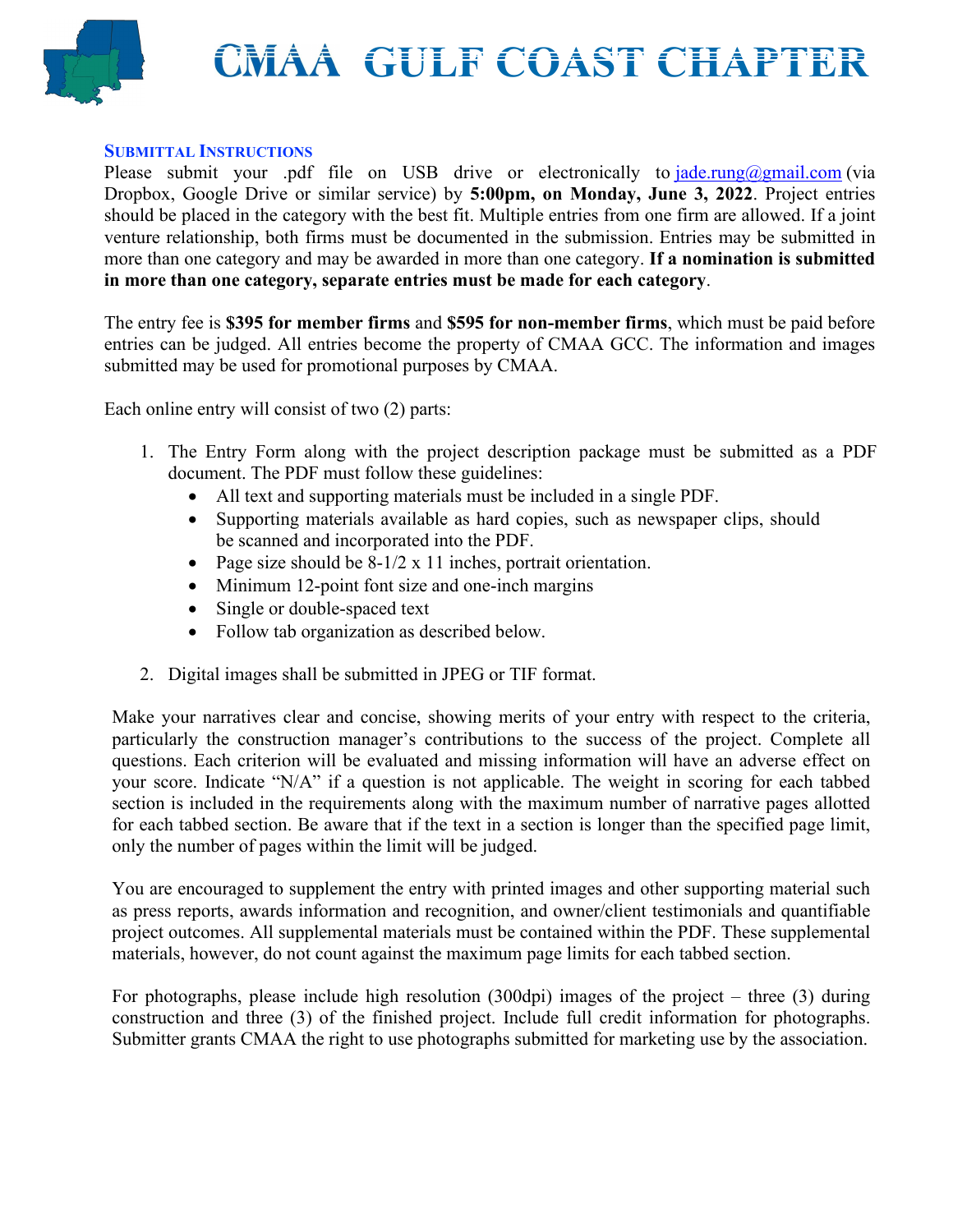

#### **ENTRY FORM**

Each nomination must include the completed entry form (see end of this packet) as the first page of the nomination package. Be sure to provide an original signature in the Affirmation portion of the entry form.

#### **PART One: Team Information (1-page text maximum; no scoring weight)**

Provide name, address, phone, & email for each individual listed below, as applicable.

- □ Owner/Client
- □ Construction or Project Manager
- □ Designer
- □ Architect
- □ Engineer
- □ General Contractor
- □ Other Key Stakeholders
- $\Box$  Brief description of project to include location, construction value, and contract term.

#### **PART TWO: CM INNOVATION AND CONTRIBUTIONS (30% SCORING WEIGHT)**

- $\Box$  Provide a statement not exceeding 400 words describing the unique contributions the CM made to the success of this project or program. Questions to consider:
- o What did the CM do that was unique and special?
- o What did the applicant provide that another CM/PM firm would not or could not have provided? Stress how the CM solved a problem, created an opportunity, or overcame challenges.

#### **PART THREE: SUPPORTING INFORMATION (40% SCORING WEIGHT)**

Provide detail to support the statement(s) made in Part Two. Focus on as many of the areas listed below as may be appropriate to the project. Everything submitted in Part Three must relate to and support statements made in Part Two. It is not necessary to address all of the areas below. The judges will look for evidence of innovation and creativity on the part of the CM. Your project's uniqueness may involve only one or two of these elements. Focus on those strong points and make your case. Do not provide detailed descriptions of materials, methods, and processes that are well known and commonly used.

- □ Overall management
- □ Team leadership
- $\Box$  Project delivery method
- □ Quality management
- □ Cost management
- □ Schedule management
- □ Safety management
- □ Customer service
- □ Public awareness
- $\Box$  Risk mitigation
- □ Sustainability
- □ Lean methods
- □ Use of technology
- $\Box$  Unique challenges and CM responses

#### **PART FOUR: OUTCOMES (3-PAGE MAXIMUM; 30% SCORING WEIGHT)**

- □ Client/owner letters or testimonials *(10%)*
- □ Schedule performance *(5%)*  Did the project meet schedule requirements?
- □ Cost performance *(5%)*  How did final cost compare to budgeted amount?
- $\Box$  Claims *(5%)* Were there any claims associated with the project?
- $\Box$  Safety, including OSHA recordable injury/illness rates  $(5\%)$  What was the project's safety record?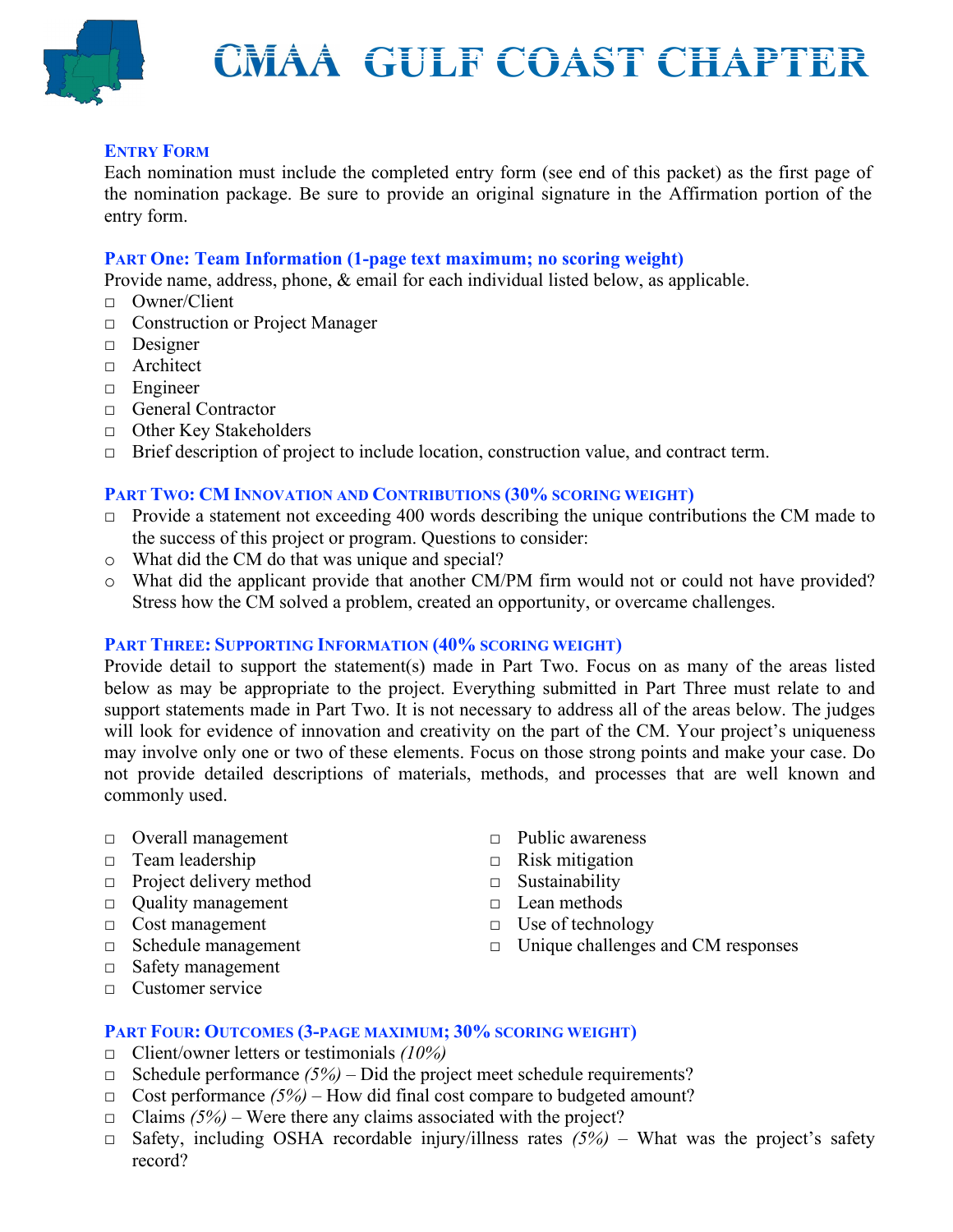

## **2022 PROJECT ACHIEVEMENT AWARD ENTRY FORM**

Complete and submit this form as the first two (2) pages of the entry nomination package.

#### **GENERAL INFORMATION ON ENTRY**

**Name of Project/Program/Program: Phase: Location: Date Started: Date Completed:**

### **AWARD CATEGORIES & SIZES (MARK THE APPROPRIATE BOX FOR THIS ENTRY.)**

*(Please note that the award categories may have changed.)*

|        | <b>Transportation</b> (highways, bridges, rail, aviation, maritime)                |                                             |
|--------|------------------------------------------------------------------------------------|---------------------------------------------|
|        | $\Box$ Constructed value under \$10 Million                                        | $\Box$ Constructed value under \$50 Million |
|        | $\Box$ Constructed value over \$50 Million                                         |                                             |
|        |                                                                                    |                                             |
|        | Education (K-12, colleges/universities, libraries)                                 |                                             |
| Ш      |                                                                                    |                                             |
|        | $\Box$ Constructed value under \$10 Million                                        | $\Box$ Constructed value under \$50 Million |
|        | $\Box$ Constructed value over \$50 Million                                         |                                             |
|        |                                                                                    |                                             |
|        | Water/Wastewater(storage, conveyance & treatment, industrial, and power/utilities) |                                             |
|        | $\Box$ Constructed value under \$50 Million                                        | $\Box$ Constructed value over \$50 Million  |
|        |                                                                                    |                                             |
|        | Healthcare                                                                         |                                             |
|        | $\Box$ Constructed value under \$10 Million                                        | $\Box$ Constructed value under \$50 Million |
|        | $\Box$ Constructed value over \$50 Million                                         |                                             |
|        |                                                                                    |                                             |
|        |                                                                                    |                                             |
| $\Box$ | Commercial/Sports/Entertainment/Hospitality                                        |                                             |
|        | $\Box$ Constructed value under \$50 Million                                        | $\Box$ Constructed value over \$50 Million  |
|        |                                                                                    |                                             |
| П      | Government (Federal/State/Local)                                                   |                                             |
|        | $\Box$ Constructed value under \$50 Million                                        | $\Box$ Constructed value over \$50 Million  |
|        |                                                                                    |                                             |
|        | <b>Residential/Mixed-Use</b>                                                       |                                             |
|        | $\Box$ Constructed value under \$10 Million                                        | $\Box$ Constructed value under \$50 Million |
|        |                                                                                    |                                             |
|        | $\Box$ Constructed value over \$50 Million                                         |                                             |
|        |                                                                                    |                                             |
| $\Box$ | <b>Environmental</b> (wastewater reuse, ecosystem management, flood control)       |                                             |